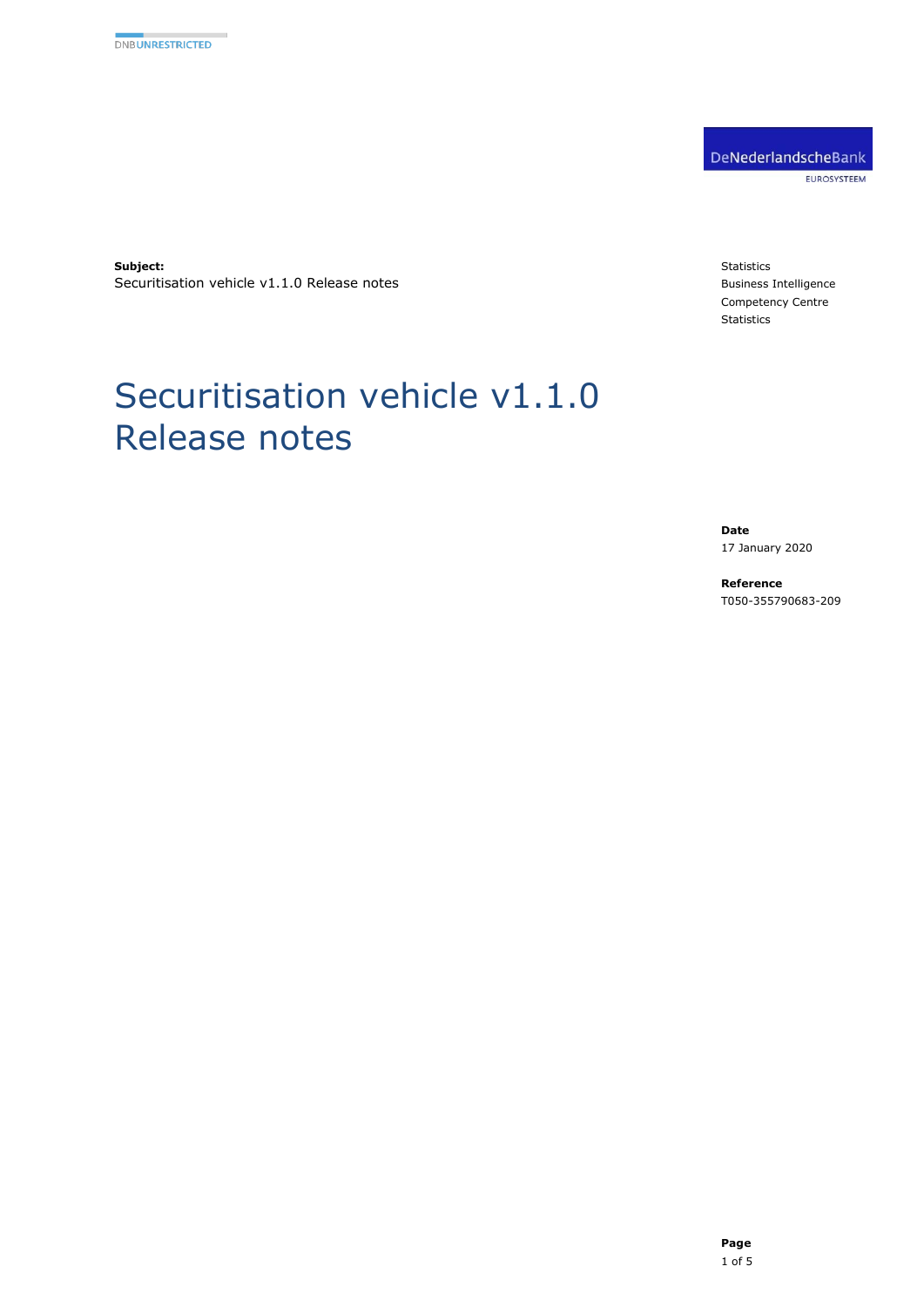DeNederlandscheBank EUROSYSTEEM

## **Introduction**

This is an update on the first release of the taxonomy for the "Securitisation vehicle (SV)" taxonomy. From reporting period Q1-2020 the reporting format will be in xBRL. The reporting period and deadlines are not affected by the introduction of this new reporting format. This updated taxonomy contains 2 entrypoints (one for quarterly reporting and one for test purposes). The reporting guidelines will be communicated separately.

#### **1. Content**

This package contains:

- 1. The release notes for version 1.1.0;
- 2. An Excel workbook with the datapoints, hierarchies used in the taxonomy, assertions, dictionary elements and annotated templates;
- 3. A link to the Excel workbook and package with the overall DNB data dictionary.
- 4. The xBRL taxonomy version 1.1.0 (as taxonomy package), please notice: this package contains a "dict" with dimensions, domains, members etc. which are used in the taxonomy. The complete "dict" with all elements is available on the general page of "Digitaal Loket Rapportages" (DLR).
- 5. A zip file with a sample xBRL instance for each entrypoint.
- 6. A zip file with examples of the Excel templates which will be used in DLR as soon as reporting with xBRL starts;

### **2. Changes in this version**

General

In all specification and taxonomy files 'Securitised loans' (SLN) was replaced by 'Securitsation Vehicles' (SV). This change has an effect on entrypoint, tables, table group and labels.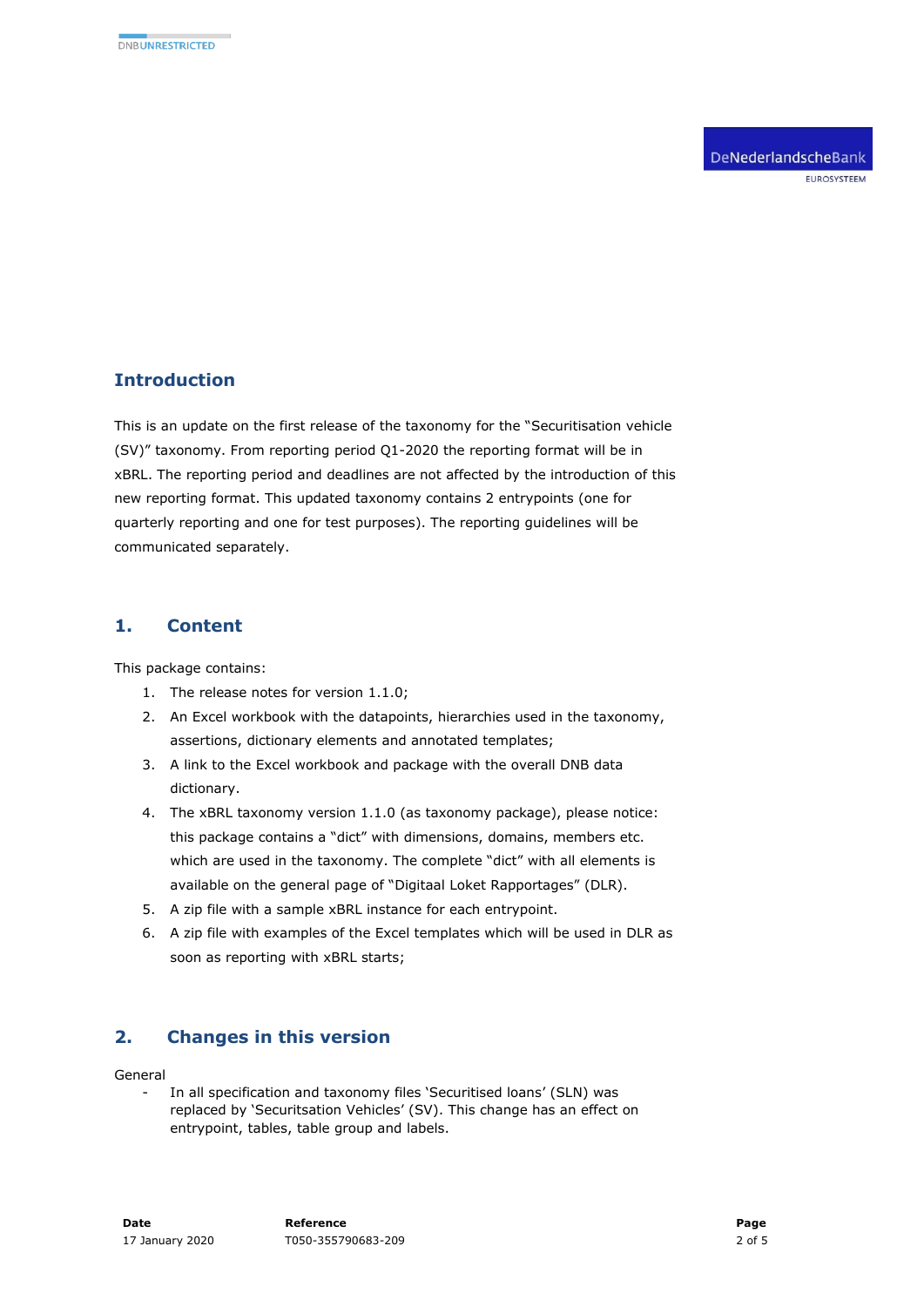#### Tables:

- On table T01.01 the Stocks and flows member was changed from Net flows to Position. On table T01.04 the Stocks and flows member was changed from Position to Net flows.
- Table label for T01.01, T01.04, T01.05 and T01.06 were changed.
- Table label for T01.07 was corrected.
- Label MFI's (column 010) on table T01.01 was replaced by Monetary financial institutions.
- Label 'noneuro area originators' on T01.01 and T01.04 was changed to 'non-euro area originators'.

### **3. Scope**

The taxonomy has two entrypoints:

- Quarterly reporting {SV-Q}
- All tables (automatically generated, in this case equal to SV-Q) {SV-ALL}

The official schema references for DNB national taxonomies can be found by

replacing the values between {} in:

http://www.dnb.nl/nl/fr/xbrl/fws/{FRAMEWORK}/{NORMATIVE CODE}/{PUBLICATION DATE}/mod/{MODULE}.xsd

The values for the SV taxonomy v1.1.0:

| Framework        | dnb-nr       |
|------------------|--------------|
| Normative code   | 2019-01      |
| Publication date | 2019-09-30   |
| Module           | sv-q, sv-all |

### **4. Excel workbook with specifications**

The Excel workbook with specifications can be found in this package under the name "SV v1.1.0 Securitisation vehicle – Annotated templates and assertions"

The Excel workbook contains:

- 1. An overview of the modules or entry points and tables
- 2. Lists of dictionary items used in this taxonomy
- 3. A complete list of all the data points and their data definition
- 4. A list of assertions implemented in the taxonomy
- 5. The individual annotated templates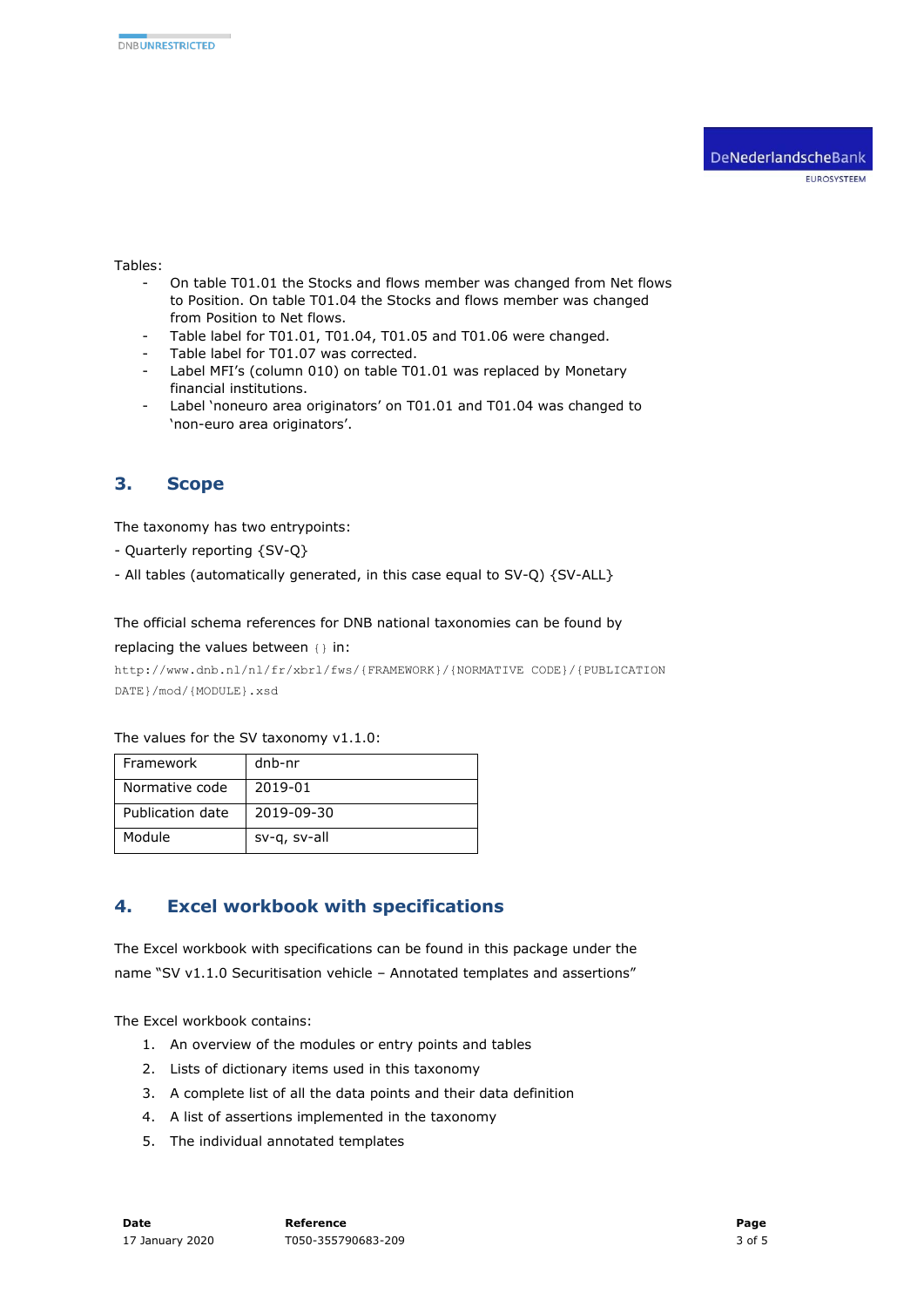For the annotated templates:

- The table with reportable cells is bordered with a thick line.
- Text in black around the tables is for labels of dimensions, members and metrics to describe a reportable cell, (a complete list of dimensions, domains and members is available in the data dictionary Excel workbook);
- Colored cells are data points which can be reported;
- In the metric specification the data type is available between  $\{\}.$

### **5. Assertions**

For the Securitisation vehicle taxonomy v1.0.0, 4 assertions were defined. These assertions are also applicable for v1.1.0. In a later version of the taxonomy the number of assertions might increase. All assertions are defined as "warning".

# **6. Sample instance**

For testing purposes, test instances with fixed interval data are included in this package.

# **7. Excel templates zip file**

In the Excel templates zip file examples of the templates which will be used for data input are available.

The template files are created with 12 lines for the values on the Z-axis to make it possible to report all possible combinations. The tables T01.08 to T01.10 have a so called open Y-axis, when more lines are needed please copy the given line as many times as needed.

Validation results will be reported back in the format of these templates.

Please notice that it is not allowed to change the structure of the Excel template files, this will cause problems during processing in the DLR application.